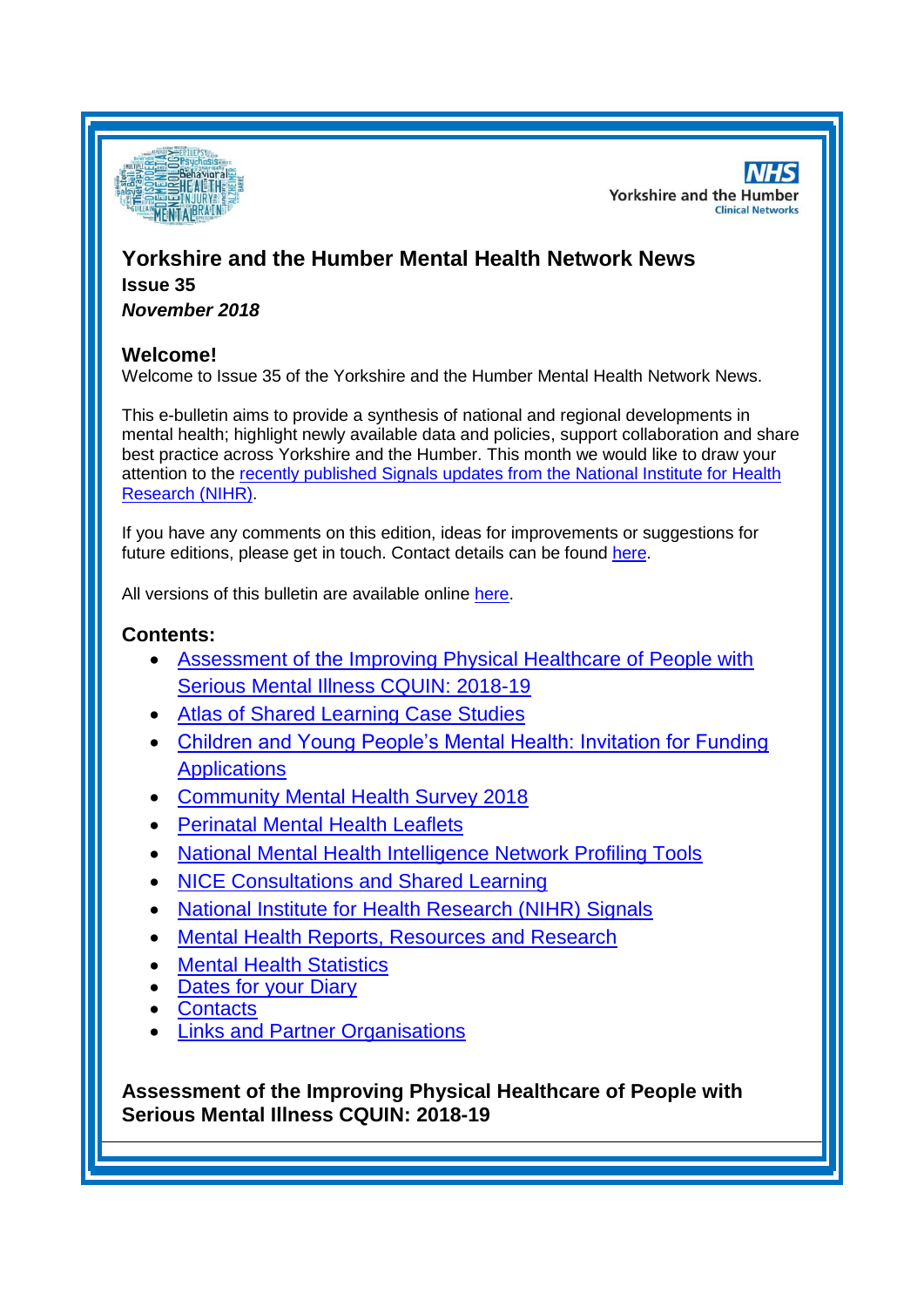The National Clinical Audit of Psychosis (NCAP) Early Intervention in Psychosis (EIP) spotlight audit will collect information on EIP Teams' performance against the PSMI [CQUIN](https://ccgbulletin.cmail19.com/t/d-l-njyhrn-cdyegjt-t/) in 2018-19, including new indicators relating to weight gain and smoking cessation. Timelines for collecting and submitting data can be found on the Royal College of Psychiatrists (RCPsych) NCAP [website.](https://ccgbulletin.cmail19.com/t/d-l-njyhrn-cdyegjt-i/) The spotlight audit will also be utilised to assess NICE-concordance for the full EIP standard. A bespoke RCPsych audit will assess inpatient and community service performance for the PSMI CQUIN. Timelines for collecting and submitting data to the audit are available on the [RCPsych website.](https://ccgbulletin.cmail19.com/t/d-l-njyhrn-cdyegjt-d/)

### <span id="page-1-0"></span>**Atlas of Shared Learning Case Studies**

NHS England has added the following case studies to its [Atlas of Shared Learning:](https://www.england.nhs.uk/leadingchange/atlas-of-shared-learning/)

- Improved Children and Adolescent Mental Health Services (CAMHS) Pathways in **[Schools](https://www.england.nhs.uk/atlas_case_study/improved-children-and-adolescent-mental-health-services-camhs-pathways-in-schools/)**
- [Peer Mentor Emotional Well-being Programme: HM Prison Swaleside](https://www.england.nhs.uk/atlas_case_study/peer-mentor-emotional-well-being-programme-hm-prison-swaleside/)

The case studies in the Atlas provide quantifiable evidence of how nursing, midwifery and care staff have led change, identifying and addressing unwarranted variation in practice, contributed to closing the three gaps as described in the Five Year Forward View and delivered the Triple Aim outcomes of better outcomes, experience and use of resources.

# <span id="page-1-1"></span>**Children and Young People's Mental Health: Invitation for Funding Applications**

The Department of Health and Social Care has announced voluntary, community and social enterprise organisations can [apply for funding to run](https://www.gov.uk/government/publications/vcse-health-and-wellbeing-fund-2019-to-2020-how-to-apply) projects focused on [improving children and young people's mental health.](https://www.gov.uk/government/publications/vcse-health-and-wellbeing-fund-2019-to-2020-how-to-apply) Applications are invited from existing schemes to trial a new approach to helping children and young people with their mental health. The deadline for applications to the Health and Wellbeing fund is midday on Friday 15 February 2019.

## <span id="page-1-2"></span>**Community Mental Health Survey 2018**

The Care Quality Commission has published Community mental health survey [2018.](https://www.cqc.org.uk/publications/surveys/community-mental-health-survey-2018?pr=) This latest survey of people's experiences of care they receive from communitybased mental health services highlights concerns around access to care, care planning and support for people with mental health conditions in relation to physical health needs, financial advice or benefits.

### **Perinatal Mental Health Leaflets**

The Royal College of Psychiatrists has launched a new set of [perinatal mental health](https://www.rcpsych.ac.uk/news-and-features/latest-news/detail/2018/11/19/new-mental-health-guidance-launched-for-mothers-to-be-and-new-mothers)  [leaflets](https://www.rcpsych.ac.uk/news-and-features/latest-news/detail/2018/11/19/new-mental-health-guidance-launched-for-mothers-to-be-and-new-mothers) to help women and their partners develop a better understanding of mental health problems in the perinatal period and specific treatments. They also support decisionmaking about the use of medications in pregnancy and breastfeeding by helping women weigh up the risks and benefits of taking certain medications.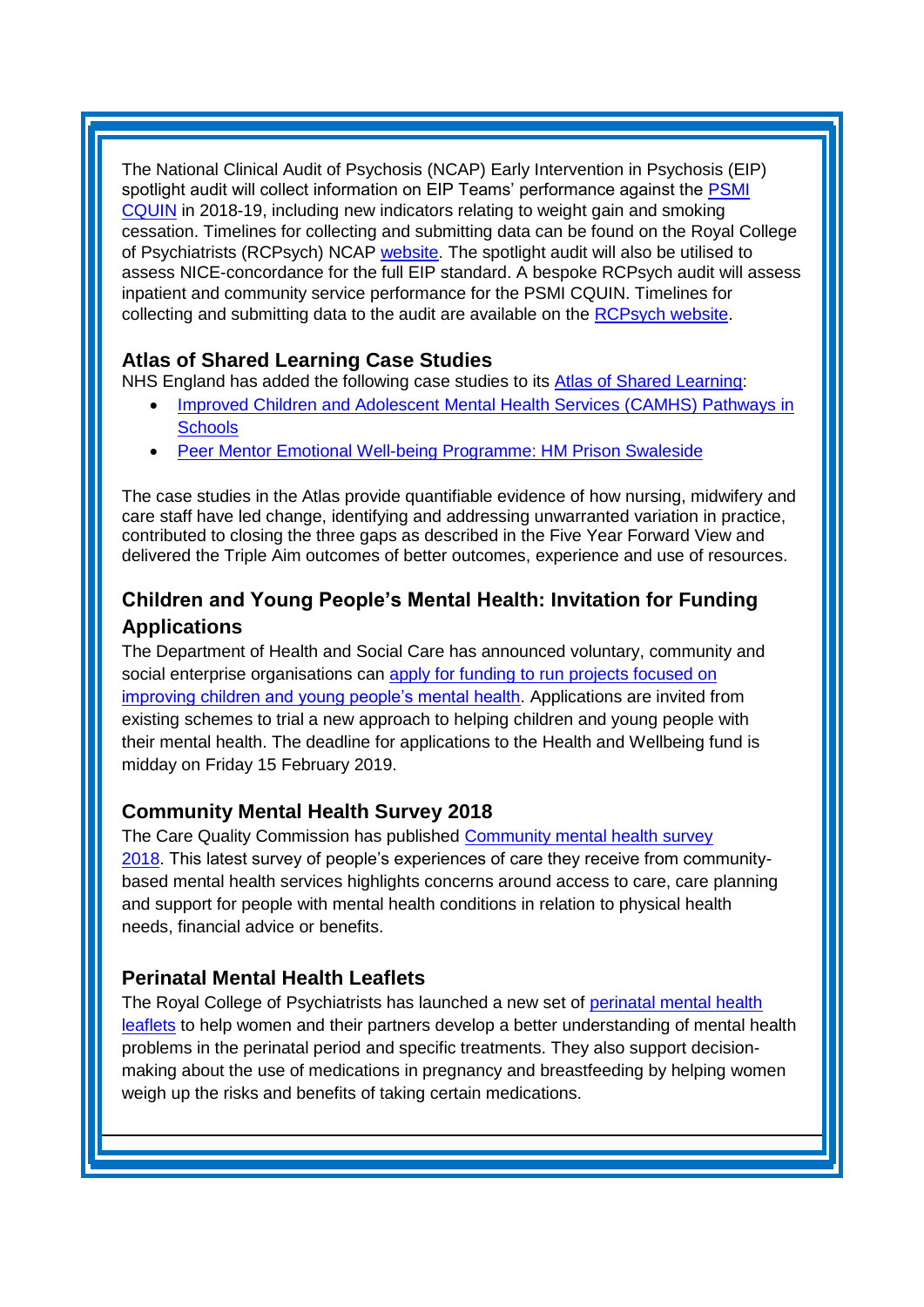### **National Mental Health Intelligence Network Profiling Tools**

The National Mental Health Intelligence Network (NMHIN) has announced that the Suicide prevention profile became an official statistic on 6 November 2018.

The Suicide prevention profile has been produced to help develop understanding at a local level and support an intelligence driven approach to suicide prevention. It collates and presents a range of publicly available data on suicide, associated prevalence, risk factors, and service contact among groups at increased risk. It provides planners, providers and stakeholders with the means to profile their area and benchmark against similar populations.

The National Mental Health Intelligence Network (NMHIN) has been conducting further developments on their suite of mental health profiling tools. Click on the links below to access the updates:

- **[Common Mental Health Disorders](http://links.govdelivery.com/track?type=click&enid=ZWFzPTEmbXNpZD0mYXVpZD0mbWFpbGluZ2lkPTIwMTcxMjA1LjgxOTE2MDgxJm1lc3NhZ2VpZD1NREItUFJELUJVTC0yMDE3MTIwNS44MTkxNjA4MSZkYXRhYmFzZWlkPTEwMDEmc2VyaWFsPTE2OTcwMTE4JmVtYWlsaWQ9c2FyYWguYm91bEBuaHMubmV0JnVzZXJpZD1zYXJhaC5ib3VsQG5ocy5uZXQmdGFyZ2V0aWQ9JmZsPSZleHRyYT1NdWx0aXZhcmlhdGVJZD0mJiY=&&&104&&&https://fingertips.phe.org.uk/profile-group/mental-health/profile/common-mental-disorders)**
- **[Crisis Care](http://links.govdelivery.com/track?type=click&enid=ZWFzPTEmbXNpZD0mYXVpZD0mbWFpbGluZ2lkPTIwMTcxMjA1LjgxOTE2MDgxJm1lc3NhZ2VpZD1NREItUFJELUJVTC0yMDE3MTIwNS44MTkxNjA4MSZkYXRhYmFzZWlkPTEwMDEmc2VyaWFsPTE2OTcwMTE4JmVtYWlsaWQ9c2FyYWguYm91bEBuaHMubmV0JnVzZXJpZD1zYXJhaC5ib3VsQG5ocy5uZXQmdGFyZ2V0aWQ9JmZsPSZleHRyYT1NdWx0aXZhcmlhdGVJZD0mJiY=&&&105&&&https://fingertips.phe.org.uk/profile-group/mental-health/profile/crisis-care)**
- **[Mental Health and Wellbeing JSNA Profile](http://links.govdelivery.com/track?type=click&enid=ZWFzPTEmbXNpZD0mYXVpZD0mbWFpbGluZ2lkPTIwMTcxMjA1LjgxOTE2MDgxJm1lc3NhZ2VpZD1NREItUFJELUJVTC0yMDE3MTIwNS44MTkxNjA4MSZkYXRhYmFzZWlkPTEwMDEmc2VyaWFsPTE2OTcwMTE4JmVtYWlsaWQ9c2FyYWguYm91bEBuaHMubmV0JnVzZXJpZD1zYXJhaC5ib3VsQG5ocy5uZXQmdGFyZ2V0aWQ9JmZsPSZleHRyYT1NdWx0aXZhcmlhdGVJZD0mJiY=&&&106&&&https://fingertips.phe.org.uk/profile-group/mental-health/profile/mh-jsna)**
- **[Severe Mental Illness](http://links.govdelivery.com/track?type=click&enid=ZWFzPTEmbXNpZD0mYXVpZD0mbWFpbGluZ2lkPTIwMTcxMjA1LjgxOTE2MDgxJm1lc3NhZ2VpZD1NREItUFJELUJVTC0yMDE3MTIwNS44MTkxNjA4MSZkYXRhYmFzZWlkPTEwMDEmc2VyaWFsPTE2OTcwMTE4JmVtYWlsaWQ9c2FyYWguYm91bEBuaHMubmV0JnVzZXJpZD1zYXJhaC5ib3VsQG5ocy5uZXQmdGFyZ2V0aWQ9JmZsPSZleHRyYT1NdWx0aXZhcmlhdGVJZD0mJiY=&&&108&&&https://fingertips.phe.org.uk/profile-group/mental-health/profile/severe-mental-illness)**
- **[Suicide Prevention Profile](http://links.govdelivery.com/track?type=click&enid=ZWFzPTEmbXNpZD0mYXVpZD0mbWFpbGluZ2lkPTIwMTgwNjA1LjkwNzEwNzExJm1lc3NhZ2VpZD1NREItUFJELUJVTC0yMDE4MDYwNS45MDcxMDcxMSZkYXRhYmFzZWlkPTEwMDEmc2VyaWFsPTE3MDEzODU4JmVtYWlsaWQ9c2FyYWguYm91bEBuaHMubmV0JnVzZXJpZD1zYXJhaC5ib3VsQG5ocy5uZXQmdGFyZ2V0aWQ9JmZsPSZleHRyYT1NdWx0aXZhcmlhdGVJZD0mJiY=&&&104&&&https://fingertips.phe.org.uk/profile-group/mental-health/profile/suicide)**

To receive updates directly from NMHIN visit the [PHE subscriptions page](http://links.govdelivery.com/track?type=click&enid=ZWFzPTEmbXNpZD0mYXVpZD0mbWFpbGluZ2lkPTIwMTgwMjA3Ljg0OTY1MzgxJm1lc3NhZ2VpZD1NREItUFJELUJVTC0yMDE4MDIwNy44NDk2NTM4MSZkYXRhYmFzZWlkPTEwMDEmc2VyaWFsPTE2OTgzNDk5JmVtYWlsaWQ9c2FyYWguYm91bEBuaHMubmV0JnVzZXJpZD1zYXJhaC5ib3VsQG5ocy5uZXQmdGFyZ2V0aWQ9JmZsPSZleHRyYT1NdWx0aXZhcmlhdGVJZD0mJiY=&&&107&&&https://public.govdelivery.com/accounts/UKHPA/subscribers/new?preferences=true) and select 'Mental Health Dementia and Neurology'.

### <span id="page-2-1"></span>**NICE Consultations and Shared Learning**

NICE is currently consulting on the following quality standards:

 [Patient and Service User Experience: Refresh of QS14](https://www.nice.org.uk/guidance/indevelopment/gid-qs10131/consultation/html-content) (Service user [experience in adult mental health services\)](https://www.nice.org.uk/guidance/indevelopment/gid-qs10131/consultation/html-content) and QS15 (Patient experience in [adult NHS services\)](https://www.nice.org.uk/guidance/indevelopment/gid-qs10131/consultation/html-content)

This consultation aims to give stakeholders the opportunity to comment on proposals to merge existing quality statements that focus on similar or overlapping actions.

### <span id="page-2-0"></span>**National Institute for Health Research (NIHR) Signals**

The latest series of summaries of recently published research by the NIHR contain information on:

- [Methylphenidate remains first-choice drug treatment for children and young](https://discover.dc.nihr.ac.uk/content/signal-000671/methylphenidate-remains-first-choice-drug-treatment-for-children-and-young-people-with-adhd)  [people with ADHD](https://discover.dc.nihr.ac.uk/content/signal-000671/methylphenidate-remains-first-choice-drug-treatment-for-children-and-young-people-with-adhd)
- [Amphetamines probably the best first-choice treatment for adults with ADHD](https://discover.dc.nihr.ac.uk/content/signal-000668/amphetamines-probably-the-best-first-choice-treatment-for-adults-with-adhd)
- Cognitive behavioural therapy may not work for people with schizophrenia who [haven't completely responded to drug treatment](https://discover.dc.nihr.ac.uk/content/signal-000678/cbt-and-treatment-resistant-schizophrenia)
- [Guided online interventions can help people recover from depression](https://discover.dc.nihr.ac.uk/content/signal-000672/guided-online-interventions-can-help-people-recover-from-depression)
- [Peer support may reduce readmissions following mental health crises](https://discover.dc.nihr.ac.uk/content/signal-000673/mental-health-crisis-readmissions-may-reduce-with-peer-support)

The summaries intend to provide decision makers in health and social care organisations with evidence they can use to improve patient care.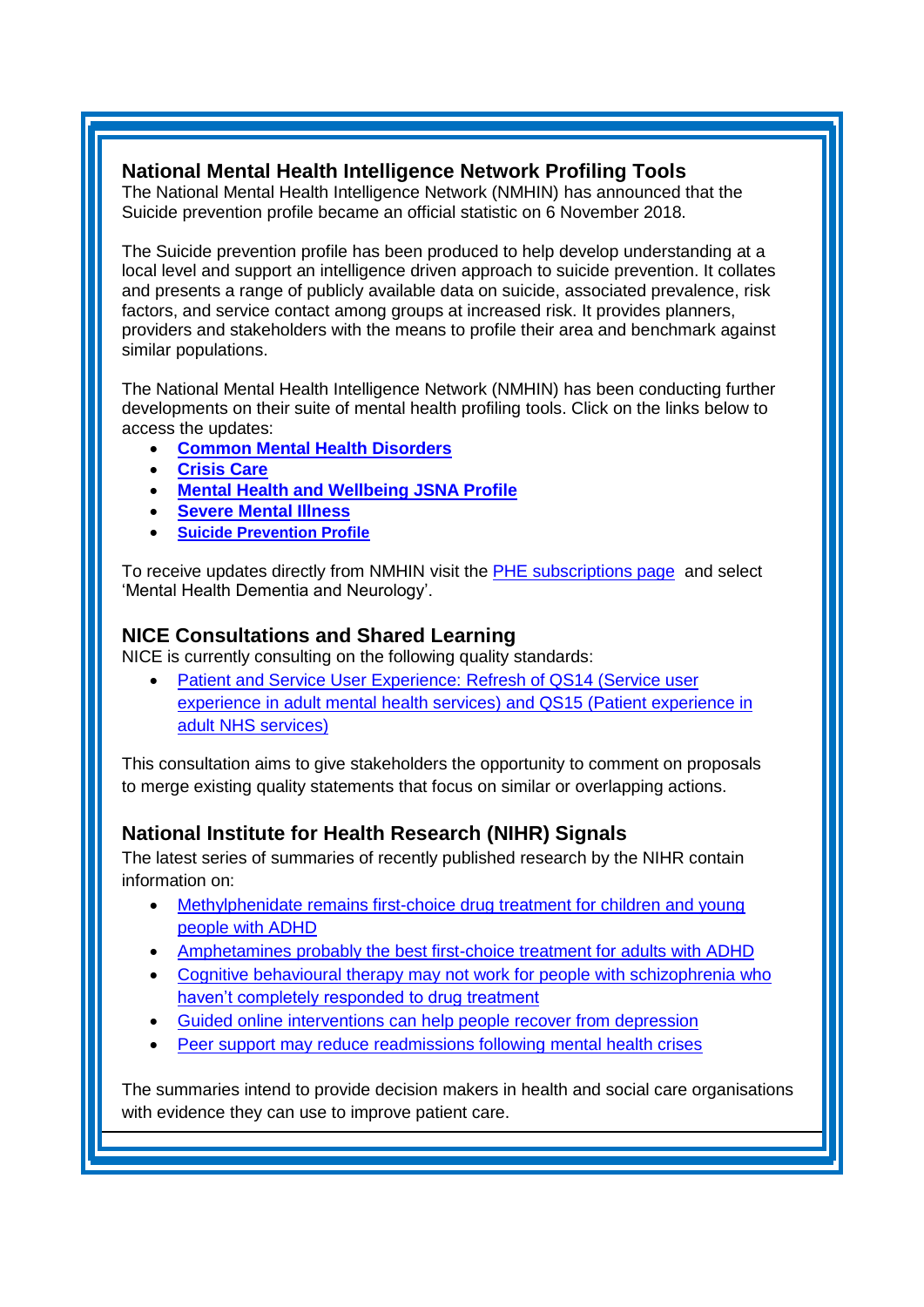#### **Mental Health Reports, Resources and Research**

The Children's Commissioner has published [Children's Mental Health Briefing.](https://www.childrenscommissioner.gov.uk/2018/11/22/analysis-shows-childrens-mental-health-services-are-showing-signs-of-improvement-but-a-seismic-shift-in-ambition-still-needed-to-meet-demand/) This briefing analyses spending on Child and Adolescent Mental Health Services (CAMHS), numbers receiving treatment, waiting times and the numbers of children not accepted into treatment. The briefing indicates CAMHS are improving in most areas of the country, yet with the exception of eating disorder services, the provision of services in the youth justice system and in perinatal mental health care, the rate of progress is slow.

The Centre for Mental Health has published [A Space to Talk: An Evaluation of the](https://www.centreformentalhealth.org.uk/a-space-to-talk)  [WISH Centre's Services with Young People who Self-harm.](https://www.centreformentalhealth.org.uk/a-space-to-talk) This report summarises the results of an evaluation of the WISH Centre which supports young people who selfharm and explores how the positive features of WISH could be made available in other areas to support young people who self-harm. It sets out a number of recommendations for CCGs and local authorities.

The Healthcare Safety Investigation Branch has published [Investigation into the Provision](https://www.hsib.org.uk/investigations-cases/provision-mental-health-services-emergency-departments/final-report/)  [of Mental Health Care to Patients Presenting at the Emergency Department.](https://www.hsib.org.uk/investigations-cases/provision-mental-health-services-emergency-departments/final-report/) This investigation comprised a series of observational studies, interviews and discussions with subject matter experts to establish how risk to mental health is assessed and then managed nationally in the emergency department report. The report highlights variation in mental health care across emergency departments and sets out four recommendations aimed at improving patient care.

The Institute of Health Equity has published [A Fair, Supportive Society: Summary](http://www.instituteofhealthequity.org/resources-reports/a-fair-supportive-society-summary-report)  [Report.](http://www.instituteofhealthequity.org/resources-reports/a-fair-supportive-society-summary-report) This report highlights that people with learning disabilities will die 15-20 years sooner on average than the general population. The report was commissioned by NHS England and highlights key facts, statistics, and interventions. Much of the government action needed to improve life expectancy for people with disabilities is likely to reduce health inequalities for everyone. Action should focus on the 'social determinants of health', particularly addressing poverty, poor housing, discrimination and bullying.

The Institute for Public Policy Research (IPPR) has published [Fair Funding for Mental](https://www.ippr.org/research/publications/fair-funding-for-mental-health)  [Health: Putting Parity into Practice.](https://www.ippr.org/research/publications/fair-funding-for-mental-health) This briefing suggests mental health funding must double by 2030 to achieve 'parity of esteem' with physical health.

The King's Fund has published Mental Health Funding in the 2018 Autumn Budget: The [Devil will be in the Detail.](https://www.kingsfund.org.uk/blog/2018/10/mental-health-funding-2018-autumn-budget) The report is an analysis of Chancellor Philip Hammond's announcement that funding for mental health services will grow as a share of the overall NHS budget over the next five years.

The Royal College of Psychiatrists has launched a [Mortality Review Tool](https://www.rcpsych.ac.uk/improving-care/campaigning-for-better-mental-health-policy/care-review-tool-for-mental-health-trusts) to support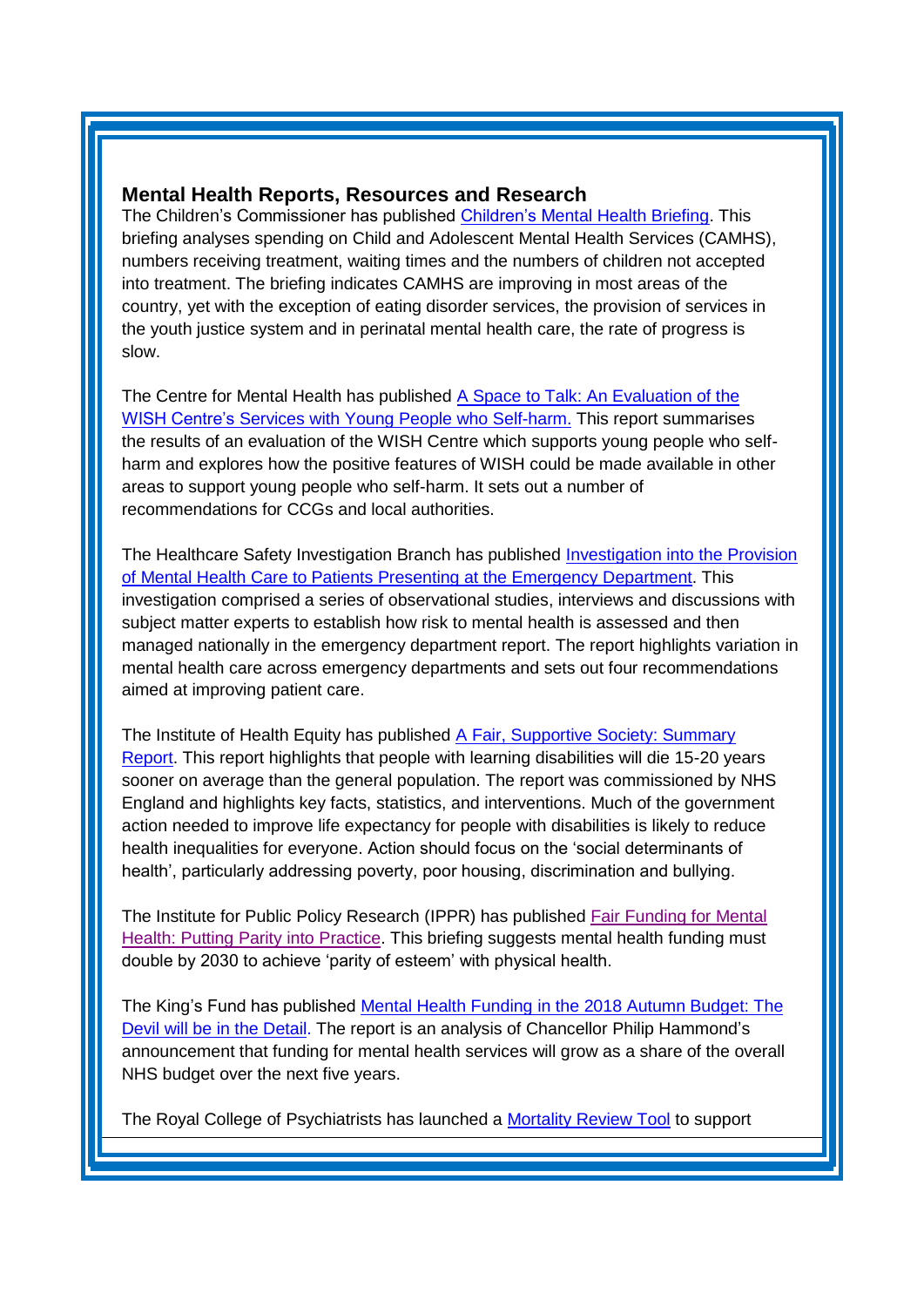Mental Health Trusts in securing learning through reviewing the deaths of patients who are or have recently been under their care. The Care Review Tool has been developed to look at care at different phases of a patient's contact with services, and ensures that good care is able to be recognised, judged and recorded in the same detail as problematic care.

The Work Foundation has published [Men's Mental Health and Work: The Case for a](http://www.theworkfoundation.com/wp-content/uploads/2016/10/mens_mental_health_work.pdf)  [Gendered Approach to Policy.](http://www.theworkfoundation.com/wp-content/uploads/2016/10/mens_mental_health_work.pdf) This paper assesses some of the structural changes over recent decades that have influenced men's role in the labour market and the implications this has had for their health – and how to address them. The evidence suggests that there may be a need to look at mental health and related support services through a 'male lens', incorporating the role of work as an important influence, and the workplace as a setting for providing support.

### <span id="page-4-0"></span>**Mental Health Statistics**

The following statistics have recently been released please click on the links to review further:

- <span id="page-4-1"></span>Guardianship under [the Mental Health Act 1983, England:](https://digital.nhs.uk/data-and-information/publications/statistical/guardianship-under-the-mental-health-act-1983/england-2016-17-and-2017-18-national-statistic) 2016-17 and 2017-18
- **[Learning Disability Services Monthly Statistics:](https://digital.nhs.uk/data-and-information/publications/statistical/learning-disability-services-statistics/provisional-statistics-at-october-2018-mhsds-august-2018-final) October 2018, MHSDS: August** 2018
- **[Learning Disabilities Health Check Scheme England:](https://digital.nhs.uk/data-and-information/publications/statistical/learning-disabilities-health-check-scheme/england-quarter-2-2018-19) Quarter 2, 2018-19**
- [Mental Health Bulletin 2017 –](https://digital.nhs.uk/data-and-information/publications/statistical/mental-health-bulletin/2017-18-annual-report) 18 Annual Report
- [Mental Health of Children and Young People in England:](https://digital.nhs.uk/data-and-information/publications/statistical/mental-health-of-children-and-young-people-in-england/2017/2017) 2017
- [Mental Health Community Teams Activity:](https://www.gov.uk/government/statistics/mental-health-community-teams-activity-for-quarter-ending-september-2018) September 2018
- [Mental Health Early Intervention in Psychosis:](https://www.gov.uk/government/statistics/mental-health-early-intervention-in-psychosis-for-september-2018) September 2018
- [Mental Health Services Monthly Statistics:](https://digital.nhs.uk/data-and-information/publications/statistical/mental-health-services-monthly-statistics/final-august-provisional-september-2018) Final August, Provisional September 2018
- [Psychological Therapies: Reports on the use of IAPT Services, England:](https://digital.nhs.uk/data-and-information/publications/statistical/psychological-therapies-report-on-the-use-of-iapt-services/august-2018-final-including-reports-on-the-iapt-pilots) August 2018 Final
- [Psychological Therapies, Annual Report on the use of IAPT Services:](https://digital.nhs.uk/data-and-information/publications/statistical/psychological-therapies-annual-reports-on-the-use-of-iapt-services/annual-report-2017---18) England, 2017-18
- [Out of Area Placements in Mental Health Services:](https://digital.nhs.uk/data-and-information/publications/statistical/out-of-area-placements-in-mental-health-services/august-2018) August 2018

### **Dates for your Diary**

#### **Yorkshire and the Humber Mental Health Network Events:**

- Tuesday 22 January 2019, 10:00-15:30, **Yorkshire and the Humber Senior PWP Network,** The Met Hotel, Leeds. To book your place email [Sarah Boul.](mailto:sarah.boul@nhs.net?subject=Senior%20PWP%20Network)
- Wednesday 6 February 2019, 09:45-15:45, **Yorkshire and the Humber IAPT Providers' Network,** The Met Hotel, Leeds. To book your place email [Sarah Boul.](mailto:sarah.boul@nhs.net?subject=IAPT%20Providers%20Network)
- Wednesday 6 March 2019, 10:00-16:00, **Yorkshire and the Humber Urgent and Emergency Mental Health Care Network**, Leeds, venue to be confirmed. To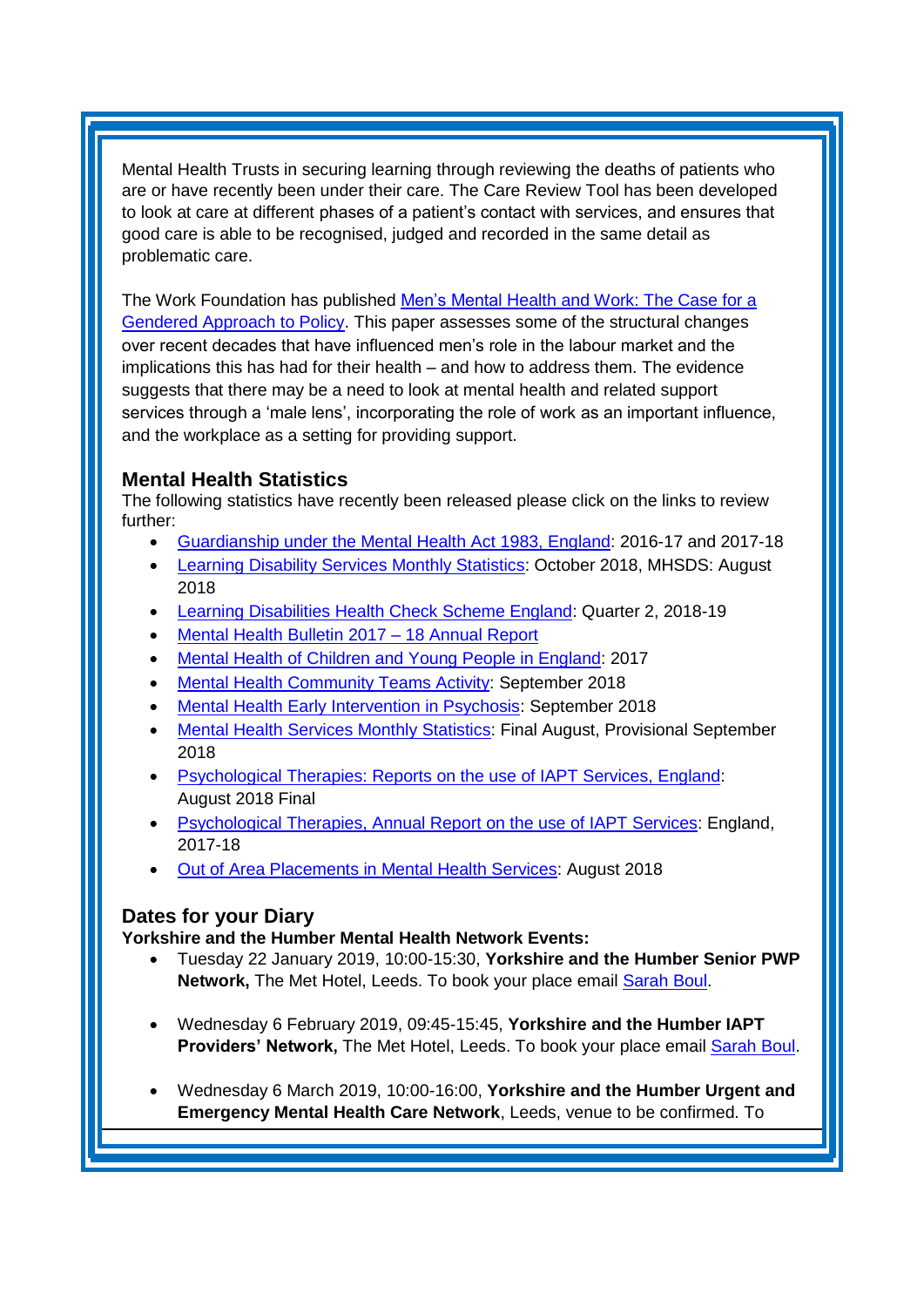book your place email [Charlotte Whale.](mailto:charlotte.whale@nhs.net)

#### **Other Events:**

 **SafeTALK Course**, which aims to teach participants four basic steps to recognise if someone is having thoughts of suicide and how to connect them with resources that can help. Available on various dates throughout 2018.

**For further information, and to check course availability, email: [wdu@york.gov.uk](mailto:wdu@york.gov.uk) or visit the website [here.](http://www.yorkworkforcedevelopment.org.uk/)**

- Wednesday 12 December 2018, 09:00-17:00, **Meeting Mental Health Needs: Practical Interventions to Improve Services**, America Square Conference Centre, London. To book your place click [here.](https://openforumevents.co.uk/events/2018/meeting-mental-health-needs-practical-interventions-to-improve-services/?utm_source=OFE+S3.1+MH18+LDN+WC+27.08.2018+NHS+4&utm_medium=email&utm_campaign=OFE+S3.1+MH18+LDN+WC+27.08.2018) NB: There is a cost to attend this event.
- Friday 14 December 2018, 09:00-17:00, **Towards Zero Suicide**, London. To book your place click [here.](https://www.healthcareconferencesuk.co.uk/event/1224/book) NB: There is a cost to attend this event.
- Monday 14 January 2019, 09:00-17:00, **Improving the Physical Health of Adults with Severe Mental Illness**, De Vere West One Conference Centre, London. To book your place click [here.](https://www.healthcareconferencesuk.co.uk/event/1391/book) NB: There is a cost to attend this event.
- Friday 18 January 2019, 09:00-17:00, **Decision Making and Mental Capacity: Implementing the 2018 NICE Guidance**, De Vere West One Conference Centre, London. To book your place click [here.](https://www.healthcareconferencesuk.co.uk/decision-making-and-mental-capacity-2019) NB: There is a cost to attend this event.
- Wednesday 23 January 2019, 09:00-17:00, **2019 IAPT National Networking Forum**, Birmingham City Football Ground, Birmingham. To book your place click [here.](http://www.iapt-nnf.co.uk/booking/index/97/?utm_source=SBK%20Healthcare&utm_medium=email&utm_campaign=9813357_1901PT%201st%20email&dm_i=1SB0,5UC19,MCTTTA,MTWPG,1) NB: There is a cost to attend this event.
- Thursday 31 January 2019, 08:45-15:30, **Mental Well-being of NHS Staff Conference**, Central London. To book your place click [here.](https://westminsterinsight.com/booking/3231/NHMHEO-1900096) NB: There is a cost to attend this event.
- Tuesday 5 February 2019, 09:30-16:30, **NSPA Conference 2019: Suicide prevention across the life course**, Kia Oval, London. To book your place click [here.](https://www.eventbrite.co.uk/e/nspa-conference-2019-suicide-prevention-across-the-life-course-tickets-52083097948?aff=Supporters) NB: There is a cost to attend this event.
- Thursday 7 February, **Time to Talk Day**. More information and free materials to support the day can be accessed [here.](https://www.time-to-change.org.uk/get-involved/timetotalkday-2019)
- Thursday 14 February 2019, 09:00-17:00, **Restrictive Interventions in Physical and Mental Healthcare Settings: The Legal Framework**, De Vere West One